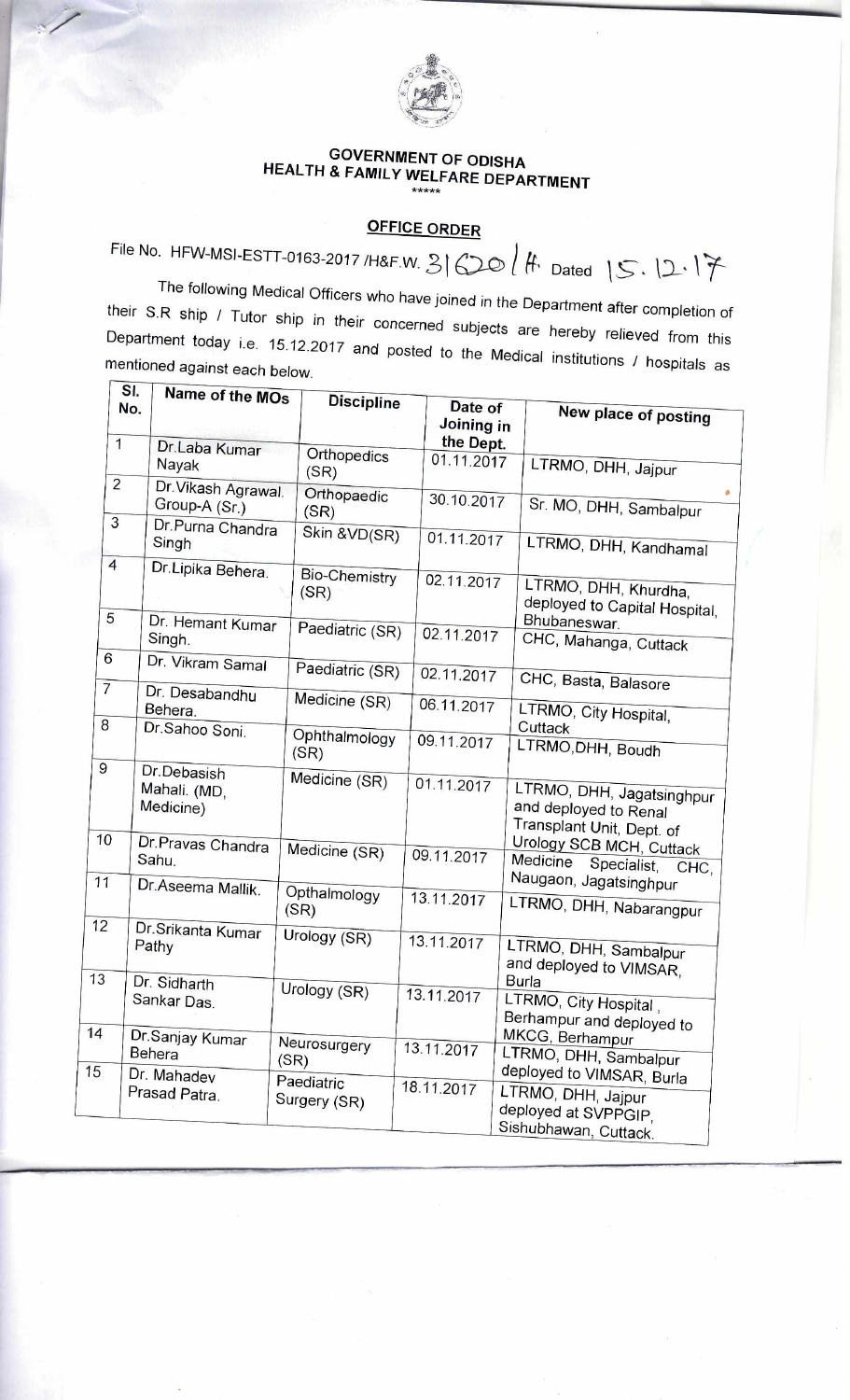| 16 | Dr. Prakash                    | Orthosurgery                |                      |                                                 |
|----|--------------------------------|-----------------------------|----------------------|-------------------------------------------------|
|    | Chandra Mall                   | (SR)                        | 18.11.2017<br>(A.N.) | LTRMO, DHH, Kandhamal                           |
| 17 | Dr. Subasini Majhi             | Microbiology<br>(Tutor)     | 20.11.2017           | LTRMO, DHH, Bolangir                            |
| 18 | Dr. Rabindra Naik              | Gynecological               | 20.11.2017           | LTRMO, DHH, Khurdha, and                        |
|    |                                | Oncology (SR)               |                      | deployed to Capital Hospital,<br>Bhubaneswar    |
| 19 | Dr. M Shakti Dora              | Orthopaedics<br>(SR)        | 21.11.2017           | LTRMO, DHH, Sundargarh                          |
| 20 | Dr. Rabinarayan<br>Rout        | Medicine (SR)               | 22.11.2017           | Medicine Specialist,<br>CHC, Bolagarh, Khurdha  |
| 21 | Dr. Aurobindo<br><b>Behera</b> | Pulmonary<br>Medicine (SR)  | 22.11.2017           | LTRMO, DHH, Kandhamal                           |
| 22 | Sanjay Kumar<br>Nahak          | Radiodiagnosis              | 20.11.2017           | LTRMO, DHH, Bhadrak                             |
| 23 | Dr. Susanta Kumar<br>Sena      | Orthopaedics<br>(SR)        | 24.11.2017           | LTRMO, DHH, Kandhamal                           |
| 24 | Dr. Subhasini Naik             | <b>MD Pathology</b><br>(SR) | 04.12.2017           | LTRMO, DHH, Kalahandi                           |
| 25 | Dr. Basanti Meher              | Medicine(SR)                | 04.12.2017           | Medicine Specialist, CHC,<br>Themra, Sambalpur. |

By order of the Governor

Memo No. 31621 /H Dated: 15.19.12

Copy forwarded to the A.G(A&E), Odisha, Bhubaneswar/ AG(Audit), Odisha, Bhubaneswar/ DHS, Odisha, Bhubaneswar / D.M.E.T, Odisha, Bhubaneswar /Joint Director (SHRMU), 0/o the DHS, Odisha, Bhubaneswar/ Dean & Principal and Superintendent of VIMSAR, Burla/ Dean & Principal and Superintendent of MKCG MCH, Berhampur/ Dean & Principal and Superintendent, SCB MCH, Cuttack/ Director, Capital Hospital, Bhubaneswar/ Collectors, Balasore, Bhadrak, Bolangir, Boudh, Cuttack, Ganjam, Jagatsinghpur, Jajpur, Kalahandi, Kandhamal, Khurdha, Nabarangpur, Sambalpur, Sundargarh / CDMOs, Balasore, Bhadrak, Bolangir, Boudh, Cuttack, Ganjam, Jagatsinghpur, Jajpur, Kalahandi, Kandhamal, Khurdha, Nabarangpur, Sambalpur, Sundargarh/ Doctors concerned for information and necessary action.

- i. The Doctors concerned are hereby directed to join at their places of posting within 07 (Seven days) of issue of this order.
- ii. Concerned CDMOs are hereby requested to draw the salaries of the Medical Officers posted under their administrative control for the period from their joining under this Department till their joining against the places of their posting by locating suitable vacancies under their administrative control and also intimate their date of joining to this Department immediately. Care should be taken to avoid double drawal while locating the vacancies.
- iii. The CDMOs Cuttack, Jagatsinghpur, Jajpur, Khurdha, Sambalpur and Ganjam are hereby requested to deploy the Medical Officers, who have been posted under their administrative control and deployed in other institutions as noted above, with immediate effect.

Additional Secretary to Government